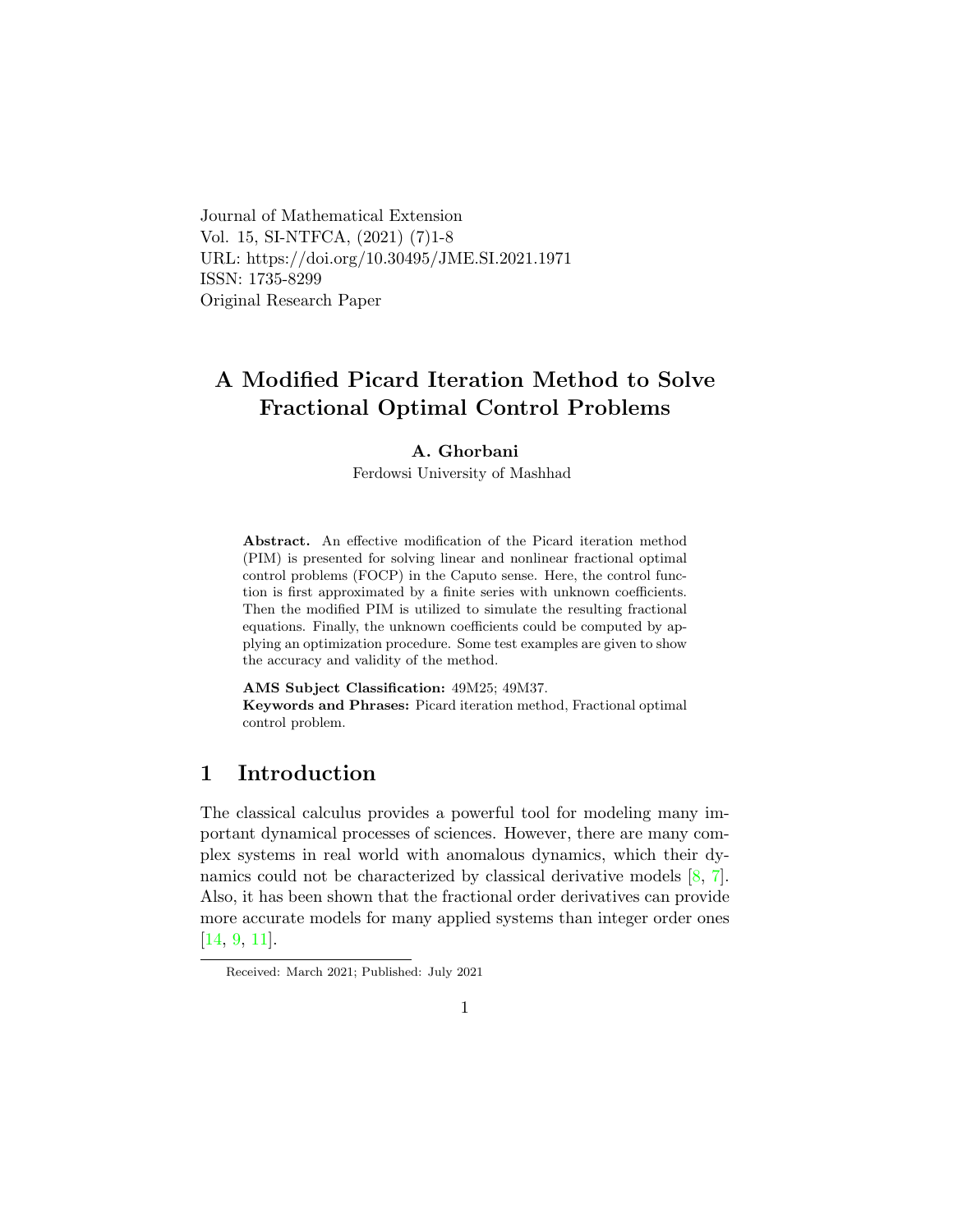The numerical simulations for such problems have been investigated in, for example, [\[3,](#page-6-0) [5,](#page-6-1) [13,](#page-7-5) [4\]](#page-6-2). In the present article, we consider an FOCP with the following general performance index  $[6]$ :

<span id="page-1-0"></span>
$$
J(u) = \int_{a}^{b} f(y(t), u(t), t) dt,
$$
 (1)

subject to the dynamical system with the Caputo fractional derivative  $\lceil 2 \rceil$ 

<span id="page-1-2"></span>
$$
{}_{a}^{C}D_{t}^{\alpha}y(t) = g(y(t), u(t), t), \qquad (2)
$$

and the condition

<span id="page-1-1"></span>
$$
y(a) = y_a. \tag{3}
$$

Here we assume that  $f$  and  $g$  are two continuously differentiable functions w.r.t the time t, the state variable  $y(t)$  and the control variable  $u(t)$ . We intend to directly solve  $(1)-(3)$  $(1)-(3)$  without using Hamiltonian formulas. Our tools for this purpose are the Taylor expansion for the control variable and the PIM.

Here we present some basic definitions. The left fractional R–L integral operator of order  $\alpha$  of a function  $z(t)$  can be defined as below [\[10\]](#page-7-6):

<span id="page-1-4"></span>
$$
{}_{a}I_{t}^{\alpha}z(t) = \frac{1}{\Gamma(\alpha)} \int_{a}^{t} (t - \tau)^{\alpha - 1} z(\tau) d\tau, \quad \alpha > 0,
$$
 (4)

and also the definition of the left fractional derivative of  $z(t)$  in the Caputo sense is as  $[10]$ :

$$
{}_{a}^{C}D_{t}^{\alpha}z(t) = \frac{1}{\Gamma(k-\alpha)} \int_{a}^{t} (t-\tau)^{k-\alpha-1} z^{(k)}(\tau) d\tau, \quad k-1 < \alpha < k.
$$

Some properties of them could be listed here as [\[10\]](#page-7-6):

<span id="page-1-3"></span>
$$
{}_{a}I_{t}^{\alpha}\left[^{C}_{a}D_{t}^{\alpha}z(t)\right] = z(t) - \sum_{i=0}^{k-1} z^{(i)}(a)\frac{t^{i}}{i!}, \quad k-1 < \alpha \le k,
$$

$$
{}_{a}^{C}D_{t}^{\alpha}\left[aI_{t}^{\alpha}z(t)\right] = z(t).
$$

$$
(5)
$$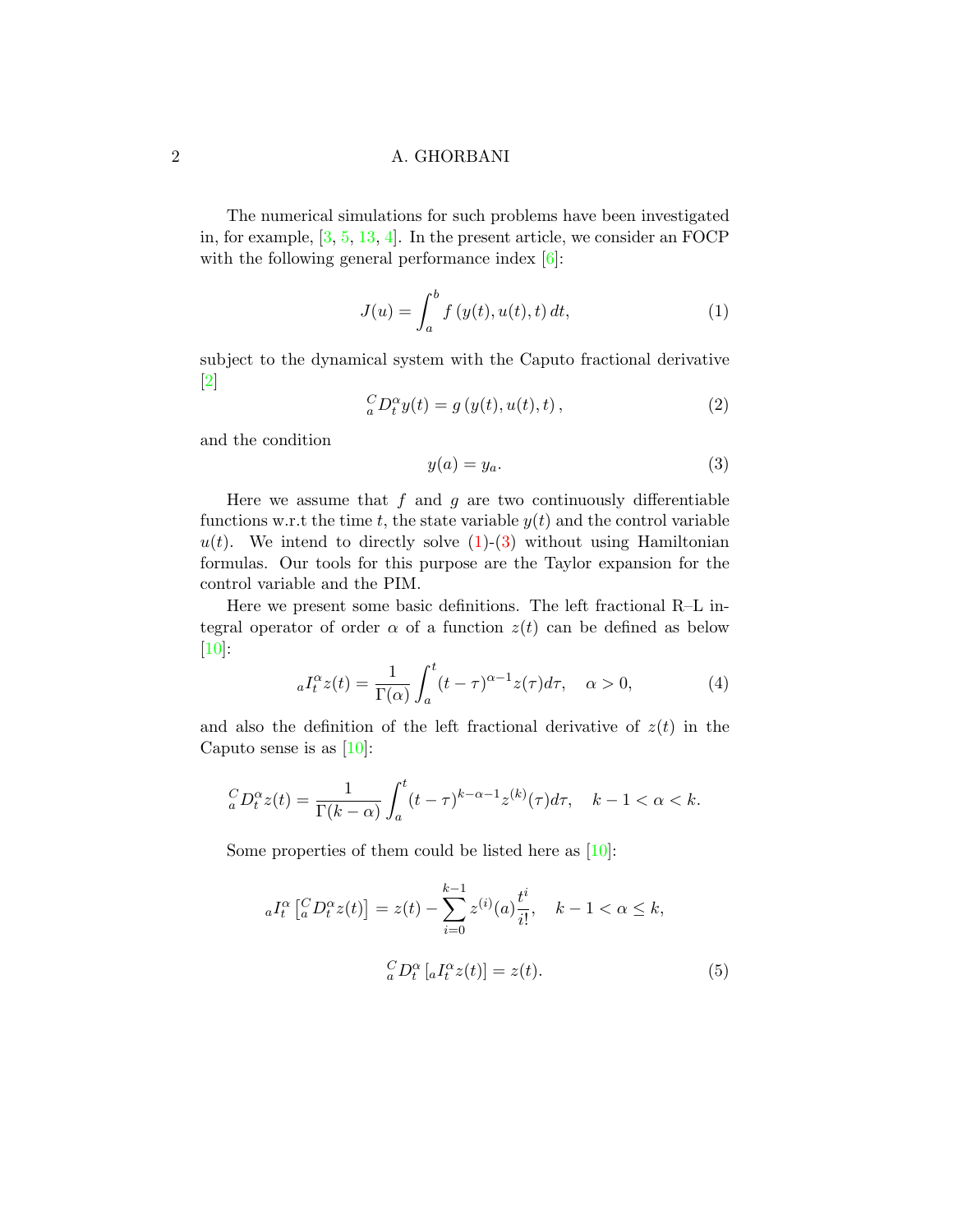### 2 Main Results

The method we would like to introduce here is based upon expanding  $u(t)$  by the Taylor finite series with some unknown coefficients, i.e.,

<span id="page-2-0"></span>
$$
u_N(t) = \sum_{k=0}^{N} d_k t^k + \mathcal{O}(t^{N+1}),
$$
\n(6)

where  $d_k$  are the unknown coefficients to be determined. Then a fractional version of the PIM for [\(2\)](#page-1-2) can be utilized to approximate the state variable  $y(t)$ . Finally, by substituting the above approximations of  $y(t)$ and  $u(t)$  in  $(2)$ , we will have an optimization problem. It could be then solved by means of any classical optimization algorithm.

The relations of  $(2)$  and  $(3)$ , in view of  $(5)$ , can be expressed as below:

$$
y(t) = y(a) + aI_t^{\alpha} [g(y(t), u(t), t)],
$$

and, therefore, the fractional version of the PIM for solving the equation [\(2\)](#page-1-2) and [\(3\)](#page-1-1) can be resulted as:

$$
y_{n+1}(t) = y_a + aI_t^{\alpha} [g(y_n(t), u(t), t)],
$$

or, according to [\(6\)](#page-2-0),

$$
y_{n+1}(t) = y_a + aI_t^{\alpha} \left[ g \left( y_n(t), \sum_{k=0}^N d_k t^k, t \right) \right],
$$

where  $y_0(t) = y_a$  is the initial guess. Accordingly, having determined the initial approximation, the approximations  $y_{n+1}(t)$ ,  $n \geq 0$ , of the solution  $y(t)$  can be readily gained. So we will have:

$$
y(t) = \lim_{n \to \infty} y_n(t).
$$

Now, according to [\(4\)](#page-1-4), we will have the following iterative procedure for solving  $(2)$  and  $(3)$ :

<span id="page-2-1"></span>
$$
y_{n+1}(t) = y_a + \frac{1}{\Gamma(\alpha)} \int_a^t (t - \tau)^{\alpha - 1} g\left(y_n(\tau), \sum_{k=0}^N d_k \tau^k, \tau\right) d\tau.
$$
 (7)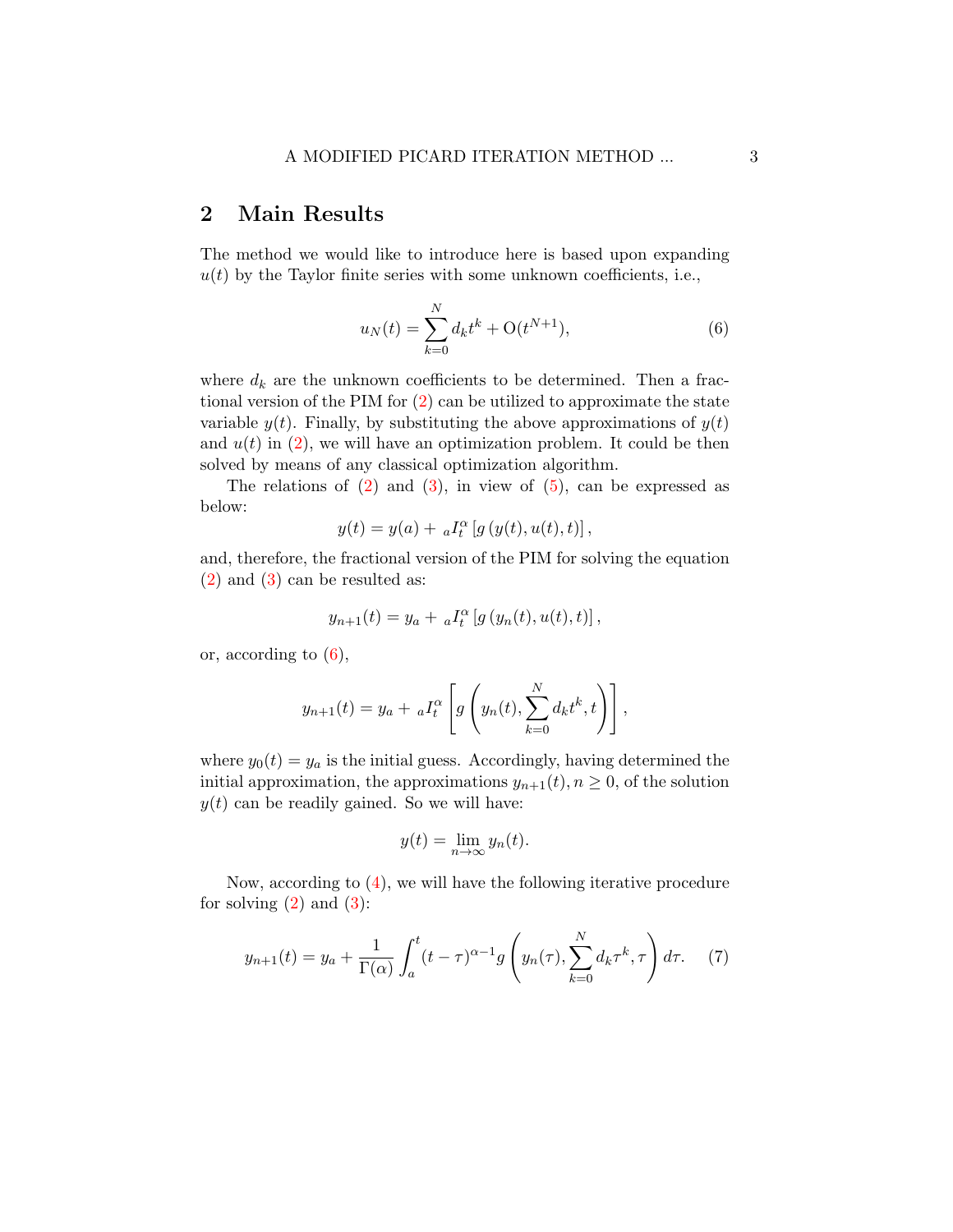Now, a betterment of the PIM [\(7\)](#page-2-1) can be given by using the Taylor series around a of the integrand as:

$$
y_{n+1}(t) = y_a + \frac{1}{\Gamma(\alpha)} \int_a^t G_n(t, \tau) d\tau,
$$

where

$$
(t-\tau)^{\alpha-1} g\left(y_n(\tau), \sum_{k=0}^N d_k \tau^k, \tau\right) = G_n(t,\tau) + O\left((\tau-a)^{n+1}\right).
$$

By using the above iterative relation, we gain  $y_M(t)$ , which depends on  $d_0, d_1, ..., d_N$  i.e.,  $y_M(t) := \phi(t; d_0, d_1, ..., d_N)$ . Therefore, by substituting  $y_M(t)$  and  $u_N(t)$  into the cost functional [\(1\)](#page-1-0), we will have:

$$
J(d_0, d_1, ..., d_N) = \int_a^b f\left(\phi(t; d_0, d_1, ..., d_N), \sum_{k=0}^N d_k t^k, t\right) dt,
$$

which  $J$  can be minimized in a satisfactory manner. Thus, we can get the approximations of  $y_M(t) \simeq y(t)$  and  $u_N(t) \simeq u(t)$  by substituting the determined coefficients  $d_0, d_1, ..., d_N$ .

### 3 Two Test Examples

Here, two test examples of the FOCPs are given to show the proficiency of the scheme. The Maple software was applied for the implementation of the two examples.

<span id="page-3-1"></span>Example 3.1. For the first test problem, we give the following FOCP [\[12\]](#page-7-7):

<span id="page-3-0"></span>
$$
J = \frac{1}{2} \int_0^1 \left[ y^2(t) + u^2(t) \right] dt,\tag{8}
$$

with

 $_0D_t^{\alpha}y(t) = -y(t) + u(t), \quad y(0) = 1 \quad 0 < \alpha \le 1.$ 

The true solution [\(8\)](#page-3-0), i.e.,  $J^* = 0.1929092981$  for  $\alpha = 1$  could be observed in [\[12\]](#page-7-7). Now, if we put  $u_N(t) = \sum_{i=1}^{N}$  $_{k=0}$  $d_k t^k$ , we will have the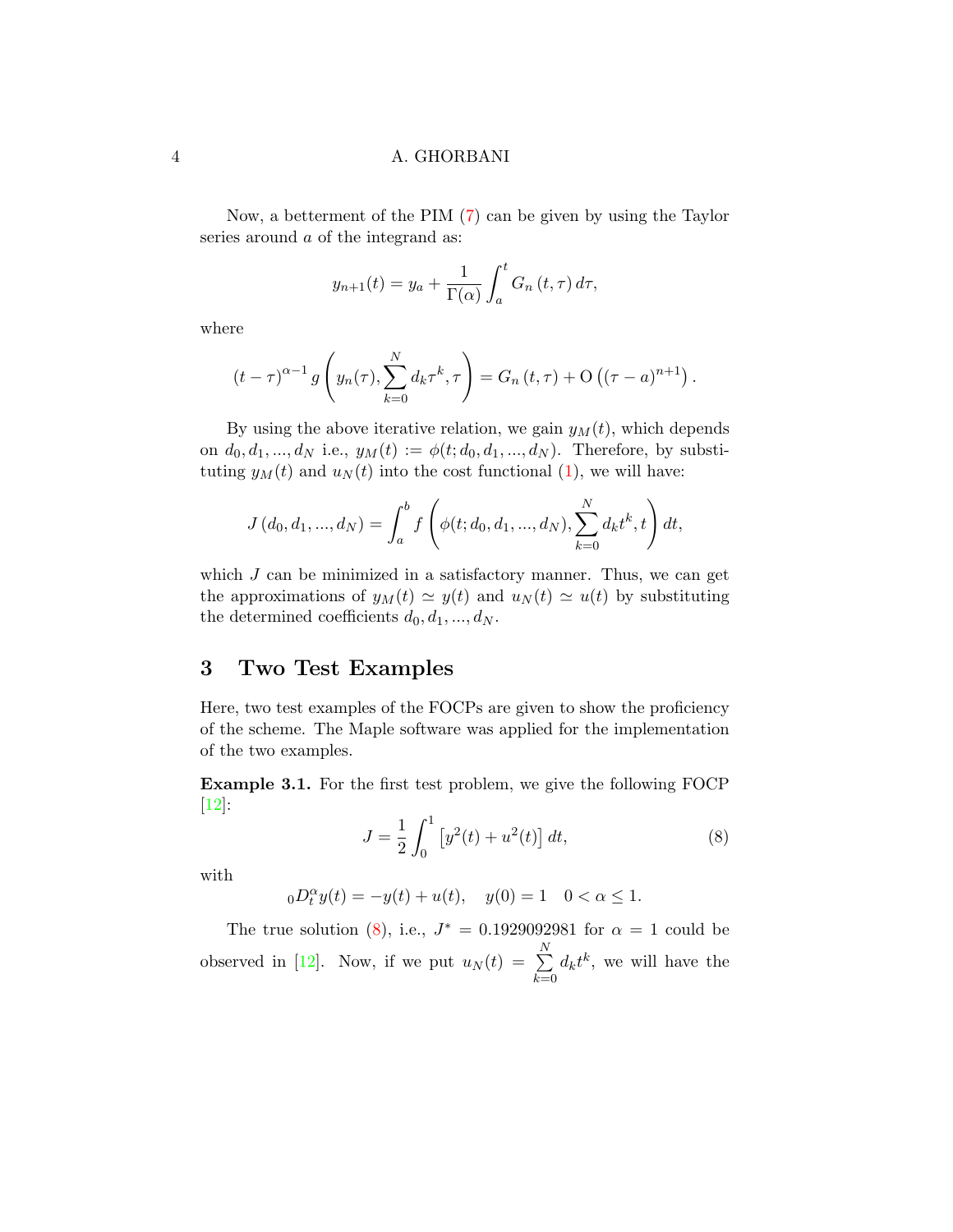following fractional initial value problem:

$$
_{0}D_{t}^{\alpha}y(t) = -y(t) + \sum_{k=0}^{N} d_{k}t^{k}.
$$

By using the formula [\(7\)](#page-2-1), we will have the following iterative formula:

$$
y_{n+1}(t) = 1 - \frac{1}{\Gamma(\alpha)} \int_0^t (t - \tau)^{\alpha - 1} \left[ y_n(\tau) - \sum_{k=0}^N d_k \tau^k \right] d\tau,
$$

with the initial approximation  $y_0(t) = 1$ . Hence, by choosing  $\alpha = 1$  and  $N = 1, 2, 3$ , we obtain the following approximations for  $y(t)$ :

$$
y_1(t) = 1 + (d_0 - 1)t,
$$
  
\n
$$
y_2(t) = 1 + (d_0 - 1)t + \frac{1}{2}(-d_0 + d_1 + 1)t^2,
$$
  
\n
$$
y_3(t) = 1 + (d_0 - 1)t + \frac{1}{2}(-d_0 + d_1 + 1)t^2 + \frac{1}{3}(d_2 + \frac{1}{2}d_0 - \frac{1}{2}d_1 - \frac{1}{2})t^3.
$$

At this point, by using the Maple optimization toolbox, we can compute the unknown coefficients  $d_k$ . Table [1](#page-4-0) indicates the optimal values J ∗ for the different approximations of the control function.

<span id="page-4-0"></span>**Table 1:** The calculated optimal values of  $J^*$  for Example [3.1](#page-3-1) for  $\alpha = 1$ with different  $N$ 

| N | $d_0$         | $a_1$      | $a_2$         | $a_3$      | $d_4$         | $J^*$        |
|---|---------------|------------|---------------|------------|---------------|--------------|
|   | $-0.17103818$ |            |               |            |               | 0.1990804741 |
|   | $-0.35260048$ | 0.37360123 |               |            |               | 0.1929833162 |
| 2 | $-0.37926750$ | 0.53202950 | $-0.15856636$ |            |               | 0.1929119841 |
| 3 | -0.38539435   | 0.60519094 | $-0.34127799$ | 0.12180922 |               | 0.1929093060 |
|   | $-0.38576842$ | 0.61265211 | $-0.37482378$ | 0.17397843 | $-0.02608461$ | 0.1929092982 |

Besides, in Table [2,](#page-5-0) we listed  $J^*$  for the different values of  $\alpha$ .

The numeric consequences of Tables [1](#page-4-0) and [2](#page-5-0) display obviously that the present modified PIM is accurate for investigating the FOCPs.

<span id="page-4-1"></span>Example 3.2. For the second test problem, consider the following FOCP [\[12\]](#page-7-7):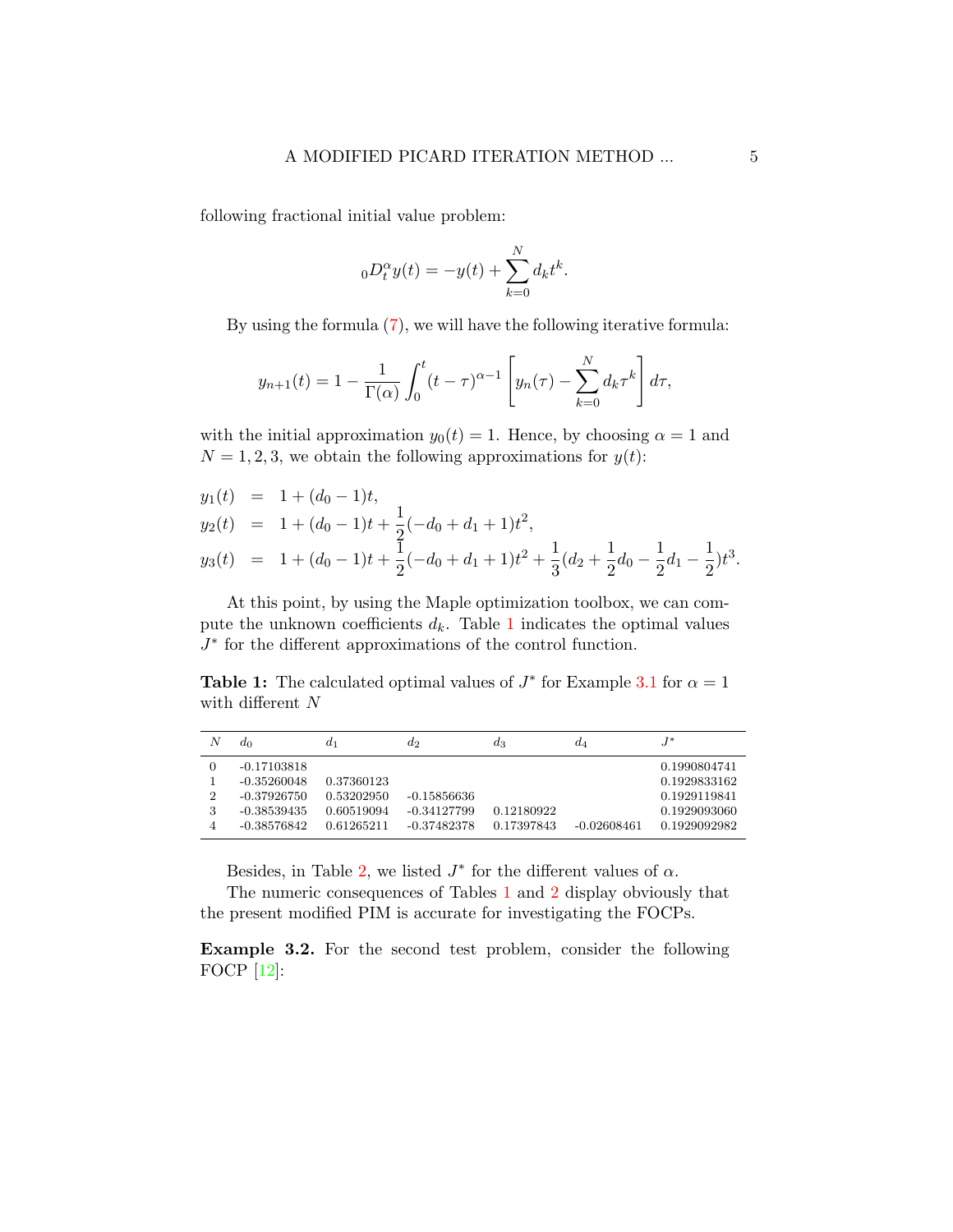<span id="page-5-0"></span>Table 2: Comparisons of  $J^*$  with different choices of  $\alpha$  for Example [3.1](#page-3-1)

| $\alpha$ | Method of $ 1 $ | Method of $ 2 $ | Present method |
|----------|-----------------|-----------------|----------------|
|          | 0.192909        | 0.192909        | 0.1929092982   |
| 0.99     | 0.19153         | 0.19153         | 0.1915476611   |
| 0.9      | 0.17952         | 0.17953         | 0.1796176899   |
| 0.8      | 0.16729         | 0.16711         | 0.1674021655   |

<span id="page-5-1"></span>
$$
J = \int_0^1 \left[ y^2(t) - 2t^{\frac{3}{2}}y(t) + u^2(t) - \frac{3\sqrt{\pi}}{4} e^{-t} u(t) + e^{-t + t^{\frac{3}{2}}} u(t) + t^3 + \frac{9\pi}{64} e^{-2t} - \frac{3\sqrt{\pi}}{8} e^{-2t + t^{\frac{3}{2}}} + \frac{1}{4} e^{-2t + 2t^{\frac{3}{2}}} + e^{2t} \right] dt,
$$
 (9)

with

<span id="page-5-3"></span>
$$
{}_{0}D_{t}^{1.5}y(t) = e^{y(t)} + 2e^{t}u(t),
$$
\n(10)

and the initial conditions:

<span id="page-5-2"></span>
$$
y(0) = \dot{y}(0) = 0.
$$
 (11)

The true solution  $(9)-(11)$  $(9)-(11)$ , i.e.,  $J^* = 3.194528049$  was reported in [\[12\]](#page-7-7). Proceeding as before, we can calculate the approximate solution for  $(10)$  and  $(11)$  using the following iterative relation:

<span id="page-5-4"></span>
$$
y_{n+1}(t) = \frac{1}{\Gamma(1.5)} \int_0^t (t-\tau)^{0.5} \left[ e^{y_n(\tau)} + 2e^{\tau} \left( \sum_{k=0}^N d_k \tau^k \right) \right] d\tau,
$$
  
\n
$$
y_0(t) = 0.
$$
\n(12)

In Table [3,](#page-6-6) by implementing the present modified PIM of  $(12)$ , we have listed the resulted optimal values of  $J^*$  for the different values  $N$ . From Table [3,](#page-6-6) one can notice that with increasing  $N$ , the obtained  $J^*$ approaches to the exact solution.

# 4 Conclusions

We established a beneficial PIM for a class of the FOCPs. By employing the polynomial basis for the control function and the modification of the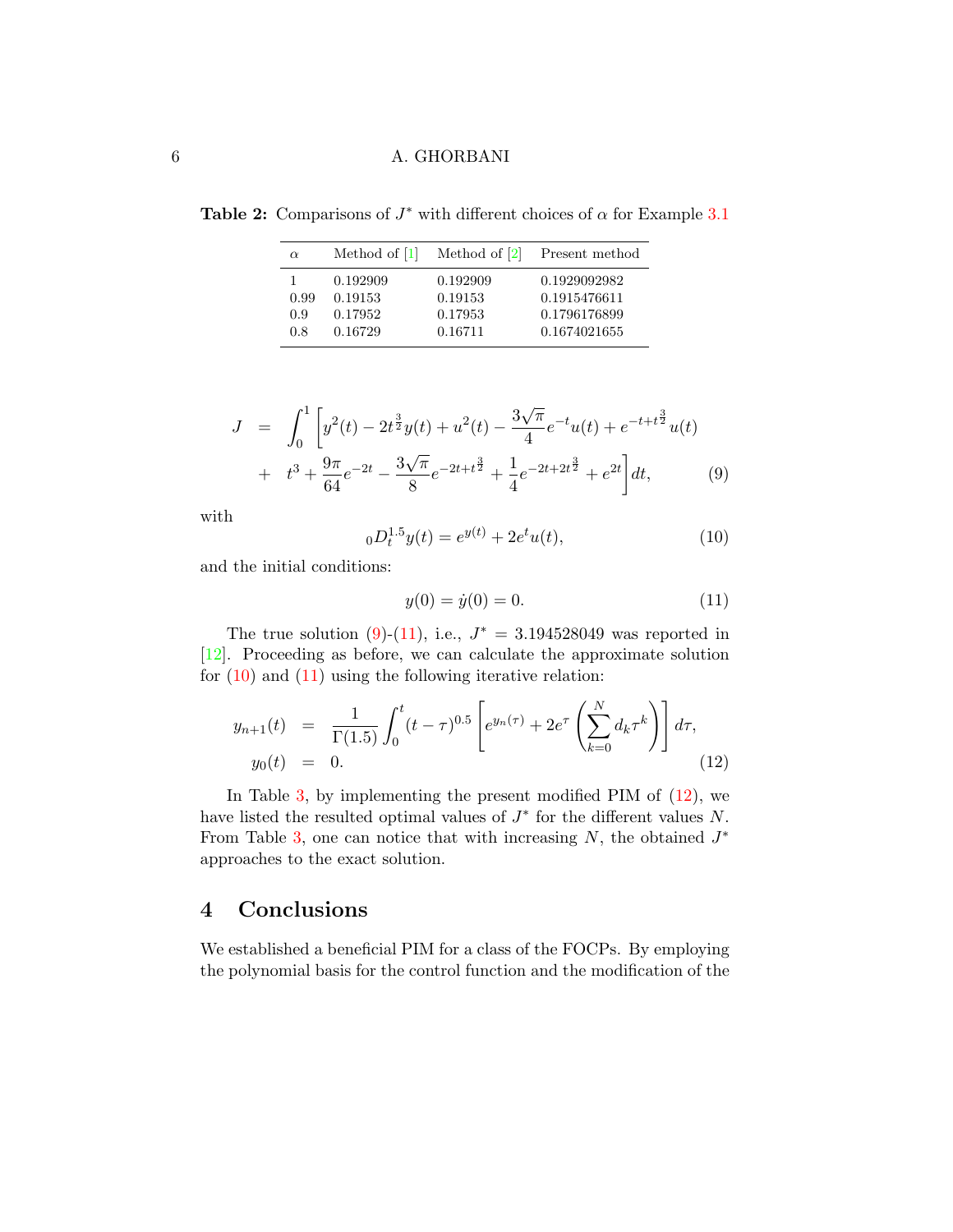<span id="page-6-6"></span>

| N | $d_0$      | $_{a_1}$      | $a_2$         | $a_3$      | $a_4$         | $\sqrt{ }$ |
|---|------------|---------------|---------------|------------|---------------|------------|
|   | 0.00352472 |               |               |            |               | 3.21240284 |
|   | 0.17628828 | $-0.42058649$ |               |            |               | 3.19430483 |
|   | 0.15814969 | -0.31103621   | $-0.11202805$ |            |               | 3.19421192 |
|   | 0.15933296 | $-0.16383197$ | -0.68840731   | 0.47167339 |               | 3.19389048 |
|   | 0.15951084 | -0.27885032   | $-0.32954128$ | 0.34548036 | $-0.15425972$ | 3.19453623 |

Table 3: Different values of  $J^*$  for Example [3.2](#page-4-1)

PIM, we diminished the primary optimal problem to the one of solving an initial value problem. Two test problems were given to express the superiority of the modified method to the PIM. The main advantage of the presented approach is the ability to reduce the computational work and to overcome the difficulty that arising in calculating integrals.

# References

- <span id="page-6-5"></span>[1] T. Akbarian and M. Keyanpour, A new approach to the numerical solution of fractional order optimal control problems, *Applications* And Applied Mathematics, 8 (2013), 523-534.
- <span id="page-6-4"></span>[2] A. Alizadeh and S. Effati, An iterative approach for solving fractional optimal control problems, Journal of Vibration and Control, 24 (2018), 18-36.
- <span id="page-6-0"></span>[3] O.P. Agrawal, A general formulation and solution scheme for fractional optimal control problems, Nonlinear Dynam., 38 (2004), 323- 337.
- <span id="page-6-2"></span>[4] O.P. Agrawal, A quadratic numerical scheme for fractional optimal control problems, Trans. ASME, J. Dyn. Syst. Meas. Control, 130 (2008), 011010-1-011010-6.
- <span id="page-6-1"></span>[5] O.P. Agrawal and D. Baleanu, A Hamiltonian formulation and a direct numerical scheme for fractional optimal control problems, J. Vib. Control, 13 (2007), 1269-1281.
- <span id="page-6-3"></span>[6] M.S. Bazaraa, J.J. Jarvis and H.D. Sherali, Linear Programming and Network Flows, John Wiley & Sons, New York (2011)